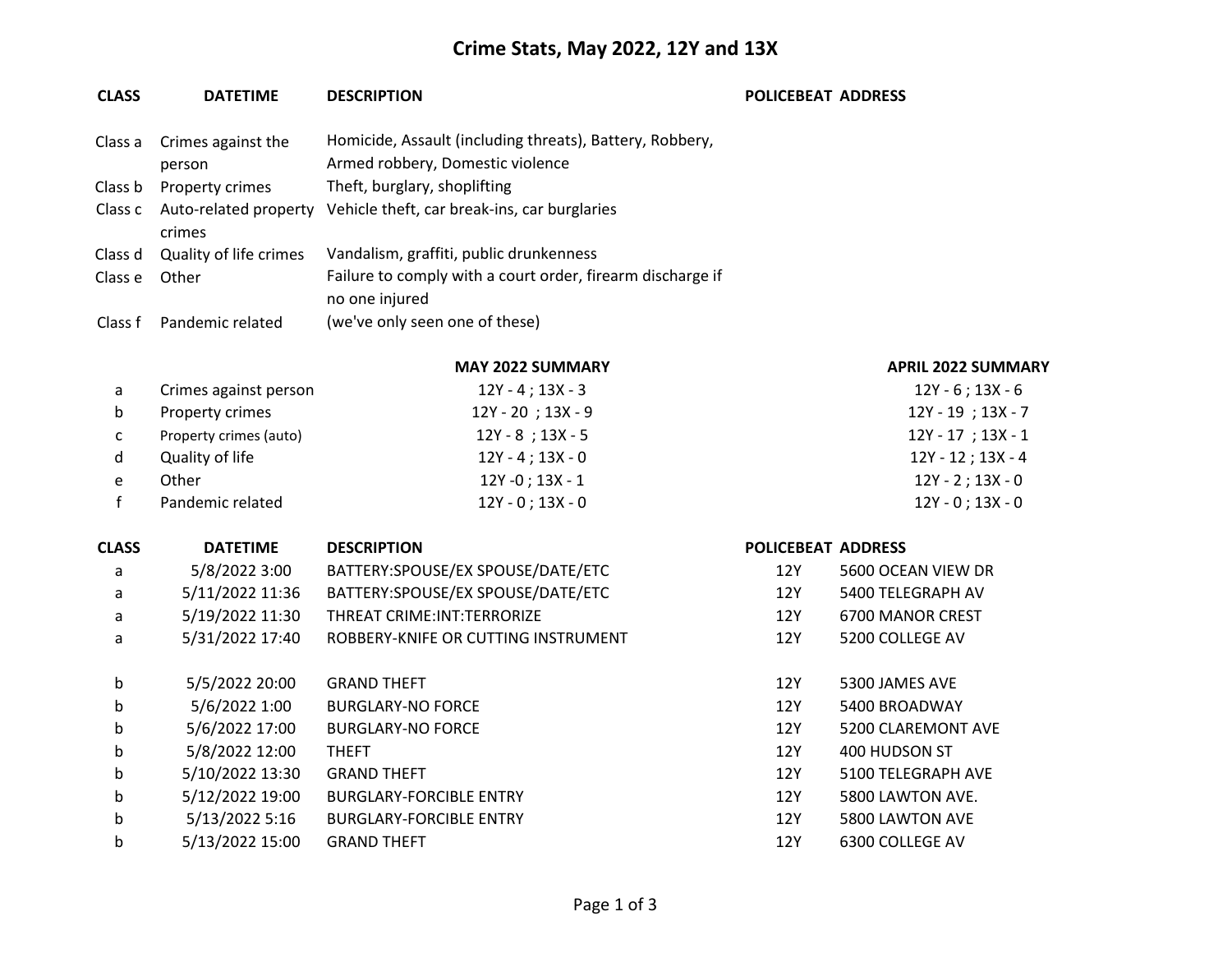## **Crime Stats, May 2022, 12Y and 13X**

| <b>CLASS</b> | <b>DATETIME</b> | <b>DESCRIPTION</b>              | <b>POLICEBEAT ADDRESS</b> |                             |
|--------------|-----------------|---------------------------------|---------------------------|-----------------------------|
| b            | 5/14/2022 17:00 | PETTY THEFT:\$50-               | 12Y                       | 5700 PRESLEY WY             |
| b            | 5/15/2022 8:58  | <b>THEFT</b>                    | 12Y                       | 5400 CLAREMONT AV           |
| b            | 5/19/2022 1:09  | <b>BURGLARY-FORCIBLE ENTRY</b>  | 12Y                       | 5500 COLLEGE AV             |
| b            | 5/25/2022 2:30  | <b>BURGLARY-FORCIBLE ENTRY</b>  | 12Y                       | 5300 COLLEGE AV             |
| b            | 5/25/2022 5:16  | <b>BURGLARY-FORCIBLE ENTRY</b>  | 12Y                       | 5600 TELEGRAPH AV           |
| b            | 5/25/2022 8:00  | <b>THEFT</b>                    | 12Y                       | 1400 7TH ST                 |
| b            | 5/25/2022 18:00 | <b>THEFT</b>                    | 12Y                       | 400 HUDSON ST               |
| b            | 5/27/2022 17:32 | <b>BURGLARY-FORCIBLE ENTRY</b>  | 12Y                       | 5200 COLLEGE AV             |
| b            | 5/28/2022 4:15  | <b>THEFT</b>                    | 12Y                       | 5200 LAWTON AVE             |
| b            | 5/29/2022 5:15  | <b>BURGLARY-FORCIBLE ENTRY</b>  | 12Y                       | 5900 COLLEGE AV             |
| b            | 5/29/2022 15:24 | <b>BURGLARY-NO FORCE</b>        | 12Y                       | 5400 COLLEGE AV             |
| b            | 5/31/2022 22:00 | <b>THEFT</b>                    | 12Y                       | 5300 CLARKE ST              |
|              |                 |                                 |                           |                             |
| C            | 5/2/2022 1:45   | BURGLARY-AUTO                   | 12Y                       | 6300 COLBY ST               |
| $\mathsf{C}$ | 5/2/2022 8:00   | BURGLARY-AUTO                   | 12Y                       | 6400 BENVENUE AVE           |
| C            | 5/3/2022 10:00  | <b>BURGLARY-AUTO</b>            | 12Y                       | 5300 CLAREMONT AVE          |
| C            | 5/6/2022 1:00   | <b>VEHICLE THEFT - AUTO</b>     | 12Y                       | 5400 BROADWAY               |
| С            | 5/15/2022 13:00 | <b>SC STOLEN VEHICLE - AUTO</b> | 12Y                       | <b>200 BLOCK CLIFTON ST</b> |
| С            | 5/16/2022 17:40 | <b>VEHICLE THEFT - AUTO</b>     | 12Y                       | 5400 BOYD AV                |
| $\mathsf{C}$ | 5/28/2022 4:15  | <b>TAMPER WITH VEHICLE</b>      | 12Y                       | 5200 LAWTON AVE             |
| C            | 5/30/2022 21:00 | <b>VEHICLE THEFT - AUTO</b>     | 12Y                       | <b>48 ROSS CIRCLE</b>       |
|              |                 |                                 |                           |                             |
| d            | 5/3/2022 5:40   | VANDALISM                       | 12Y                       | 6100 HILLEGASS AVE          |
| d            | 5/10/2022 0:00  | VANDALISM                       | 12Y                       | 5500 VICENTE WAY            |
| d            | 5/10/2022 9:30  | VANDALISM                       | 12Y                       | 400 65TH ST                 |
| d            | 5/29/2022 0:01  | VANDALISM [\$400 TO \$5,000]    | 12Y                       | 6000 CLAREMONT AV           |
|              |                 |                                 |                           |                             |

## **INCIDENTS WITH MULTIPLE CHARGES IN 12Y**

| b            | 5/6/2022 1:00  | <b>BURGLARY-NO FORCE</b>    | 12Y  | 5400 BROADWAY   |
|--------------|----------------|-----------------------------|------|-----------------|
| $\mathsf{C}$ | 5/6/2022 1:00  | <b>VEHICLE THEFT - AUTO</b> | 12Y  | 5400 BROADWAY   |
| $\mathsf{C}$ | 5/28/2022 4:15 | TAMPER WITH VEHICLE         | 12Y  | 5200 LAWTON AVE |
| <sub>b</sub> | 5/28/2022 4:15 | THEFT                       | 12 Y | 5200 LAWTON AVE |